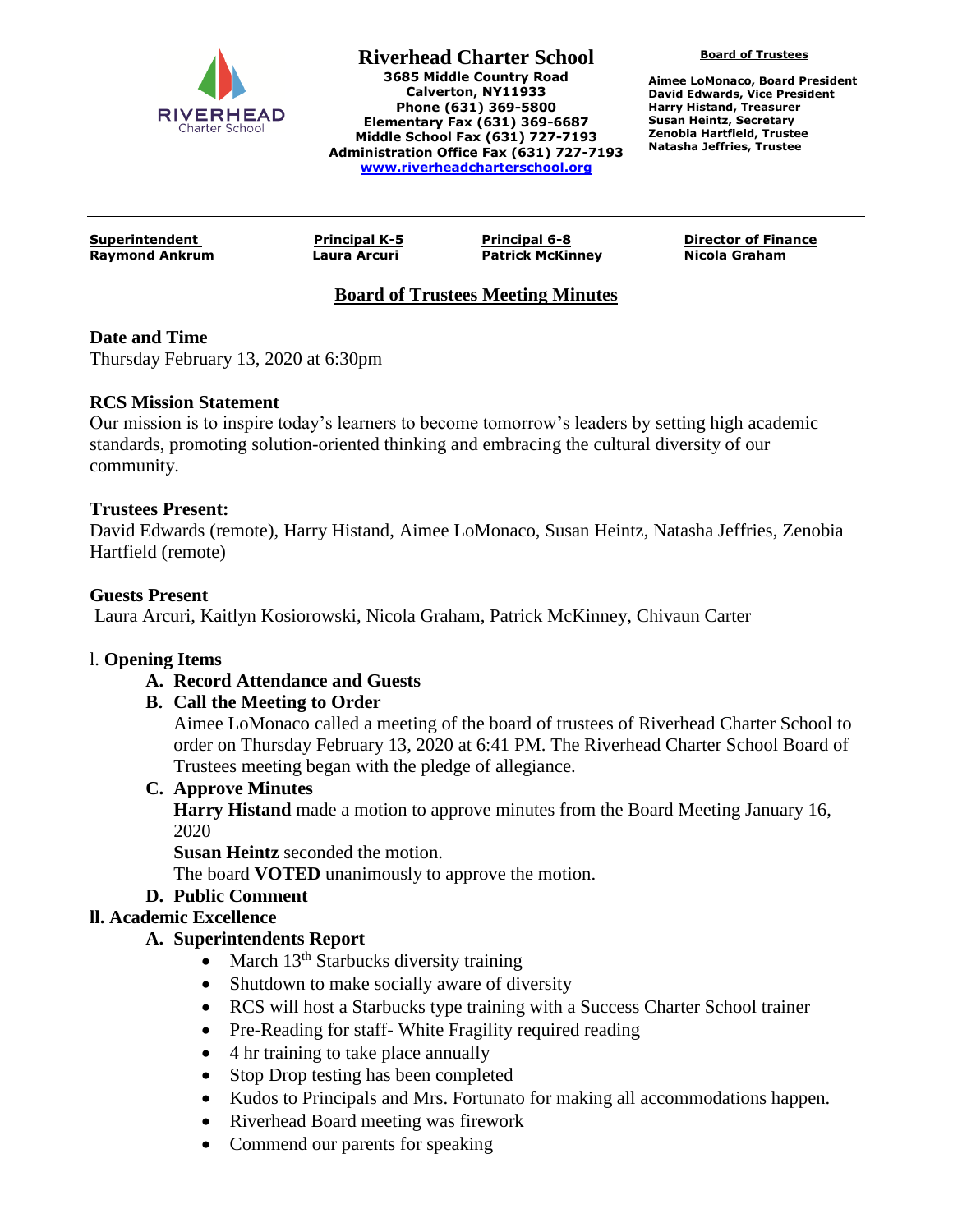

**Riverhead Charter School 3685 Middle Country Road Calverton, NY11933 Phone (631) 369-5800 Elementary Fax (631) 369-6687 Middle School Fax (631) 727-7193 Administration Office Fax (631) 727-7193 [www.riverheadcharterschool.org](http://www.riverheadcharterschool.org/)**

**Board of Trustees**

**Aimee LoMonaco, Board President David Edwards, Vice President Harry Histand, Treasurer Susan Heintz, Secretary Zenobia Hartfield, Trustee Natasha Jeffries, Trustee**

| Superintendent        | <b>Principal K-5</b> | <b>Principal 6-8</b>    | <b>Director of Finance</b> |
|-----------------------|----------------------|-------------------------|----------------------------|
| <b>Raymond Ankrum</b> | Laura Arcuri         | <b>Patrick McKinney</b> | Nicola Graham              |

- LatinX families spoke up through a translator
- Senior leadership
	- o Team building Joe Biden at the View
	- o Good Bonding experience
	- o Start team building at the board level
- Next board meeting- Early predictions for state test scores
- 80-85% of students to test
- Hire a Marketing firm to expand cost \$20K
- Work session February 22 10-2 at RCS (regarding high school building)
- Next Year CBA is up
	- o Staff discussions in regards to salary requirement request in confounds of 2021-2022 budget
	- $\circ$  Negotiating committee 1<sup>st</sup> meeting after February break
- Principal survey insights to come in March

### **IV. Development**

**V. Facility**

**IV. Finance**

### **Director of Finance Report**

- o Cash accounts healthy
- o 4<sup>th</sup> installation district billing was sent
- o 22 Days breakfast served and 21 days lunch Served in January
- o 98% intent to returns received sent out 473 with 8 students withdrawing
- o Enrollment kickoff in January over 100 applications and still going
- o W2 sent out to staff
- o Semi annual bond paid on time
- o P&L Medical benefits increased
- o Contracted services went down from last year
- o Need board software
- o Purchased less technology this year
- o Facilities favorable
- o Depreciation increased due to purchases but favorable compared to budget
- o Fixed Assets \$32,236,287
- o Liabilities- \$20,589,799
- o Equity- \$11,646,485

### **VII. Governance**

## **V. Other Business**

### **V. Closing Items**

A. Adjourn meeting **Harry Histand** made a motion to adjourn the meeting at 7:56pm **Susan Heintz** seconded the motion.